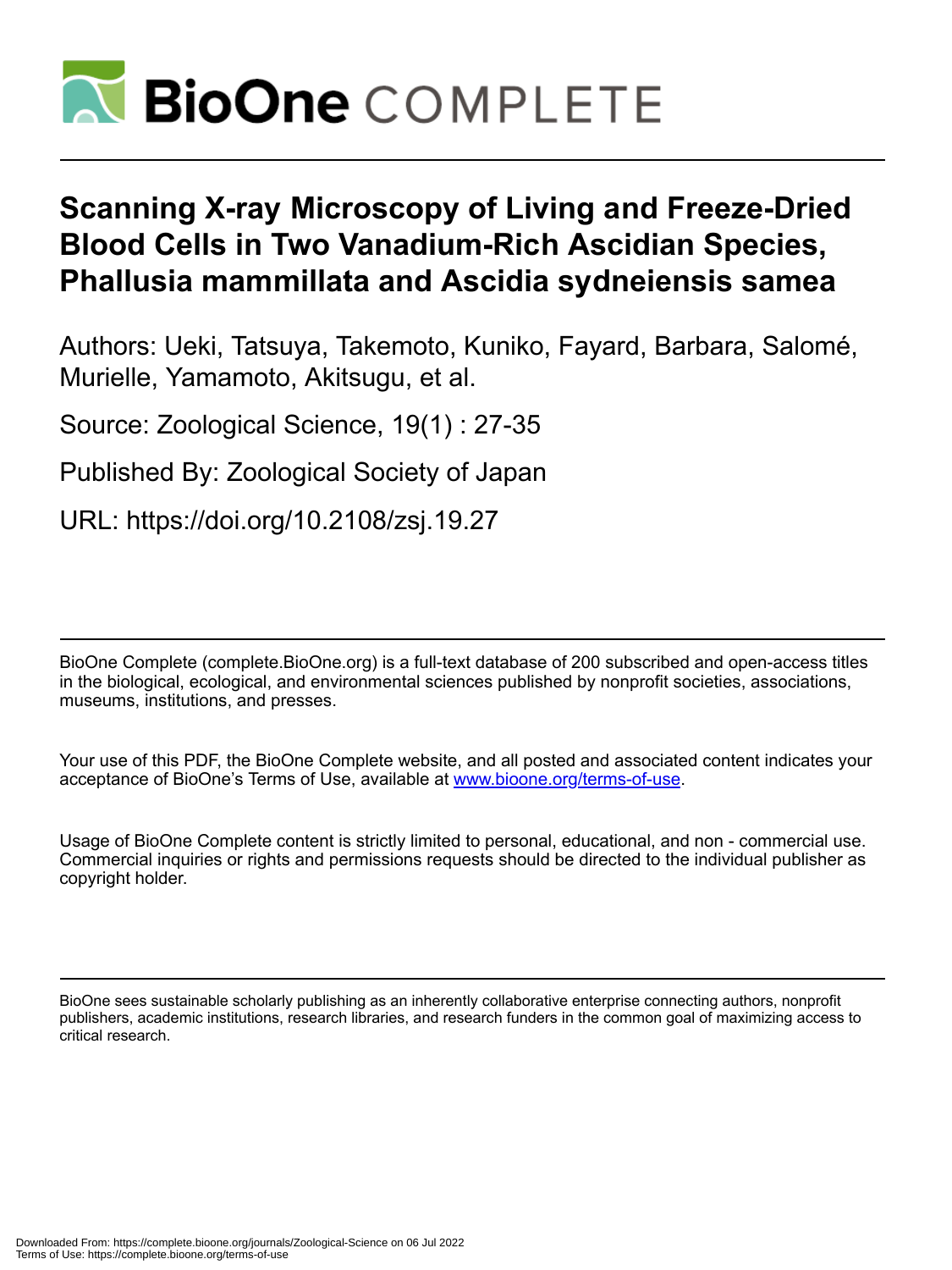## **Scanning X-ray Microscopy of Living and Freeze-Dried Blood Cells in Two Vanadium-Rich Ascidian Species,** *Phallusia mammillata* **and** *Ascidia sydneiensis samea*

Tatsuya Ueki<sup>1</sup>, Kuniko Takemoto<sup>2</sup>, Barbara Fayard<sup>3</sup>, Murielle Salomé<sup>3</sup>, Akitsugu Yamamoto<sup>4</sup>, Hiroshi Kihara<sup>2</sup>, Jean Susini<sup>3</sup>, Silvia Scippa<sup>5</sup>, Taro Uyama<sup>1</sup> and Hitoshi Michibata<sup>1\*</sup>

 *Marine Biological Laboratory, Graduate School of Science, Hiroshima University, Hiroshima 722-0073, Japan Department of Physics, Kansai Medical University, Uyamahigashi 18-89, Hirakata, Osaka 573-1136, Japan European Synchrotron Radiation Facility (ESRF), BP220, 38043 Grenoble cedex, France Department of Physiology-I, Kansai Medical University, Fumizono 10-15, Moriguchi, Osaka 570-8506, Japan Department of Genetics, General and Molecular Biology, Faculty of Science, University of Naples, via Mezzocannone 8, 80134 Naples, Italy and Stazione Zoologica 'Anton Dohrn',*

*Villa Comunale I 80121 Naples, Italy*

**ABSTRACT**—Some ascidians (sea squirts) accumulate the transitional metal vanadium in their blood cells at concentrations of up to 350 mM, about 10<sup>7</sup> times its concentration found in seawater. There are approximately 10 different types of blood cell in ascidians. The identity of the true vanadium-containing blood cell (vanadocyte) is controversial and little is known about the subcellular distribution of vanadium. A scanning x-ray microscope installed at the ID21 beamline of the European Synchrotron Radiation Facility to visualize vanadium in ascidian blood cells. Without fixation, freezing or staining realized the visualization of vanadium localized in living signet ring cells and vacuolated amoebocytes of two vanadium-rich ascidian species, *Phallusia mammillata* and *Ascidia sydneiensis samea*. A combination of transmission and fluorescence images of signet ring cells suggested that in both species the vacuoles contain vanadium.

**Key words**: vanadium, ascidians, vanadocytes, X-Ray microscopy, synchrotron radiation

#### **INTRODUCTION**

Ninety years ago, Henze discovered extremely high levels of vanadium in the blood cells (coelomic cells) of a Mediterranean ascidian, *Phallusia mammillata*, at Statione Zoologica 'Anton Dohrn', Naples, Italy (Henze, 1911). This discovery has attracted the interdisciplinary attention of chemists, physiologists, and biochemists, because of the strong interest in the extraordinarily high levels of vanadium never before reported in other organisms (for Review, see Kustin 1998; Michibata, 1993, 1996; Michibata and Kanamori, 1998; Michibata and Sakurai, 1990; Michibata *et al.*, 1998, 2001). Using thermal neutron-activation analysis, we determined the concentration of metals in several different species of ascidians. In the family Ascidiidae, several spe-

\* Corresponding author: Tel. +81-848-44-1143; FAX. +81-848-44-5914. E-mail: hmichi@sci.hiroshima-u.ac.jp cies accumulate vanadium in blood cells at concentrations of up to 350 mM, corresponding to about 10<sup>7</sup> times the vanadium concentration of seawater (Michibata *et al*., 1986, 1991).

Ascidian blood cells are classified into about ten different types based on morphology. One cell type, vacuolated cells, can be further divided into at least four different types: morula cells, signet ring cells, compartment cells and vacuolated amoebocytes (Wright, 1981). For many years, morula cells were thought to be the vanadocytes, or vanadium-containing cells (Webb, 1939; Endean, 1960; Kalk, 1963a, b). These cells have a pale green color that resembles the color of an aqueous solution of vanadium, and their dense granules, which can be observed under an electron microscope after fixation with osmium tetroxide, were assumed to be vanadium deposits.

At the end of the 1970's, scanning transmission electron microscopes with energy dispersive x-ray detectors became available, and it was demonstrated that the charac-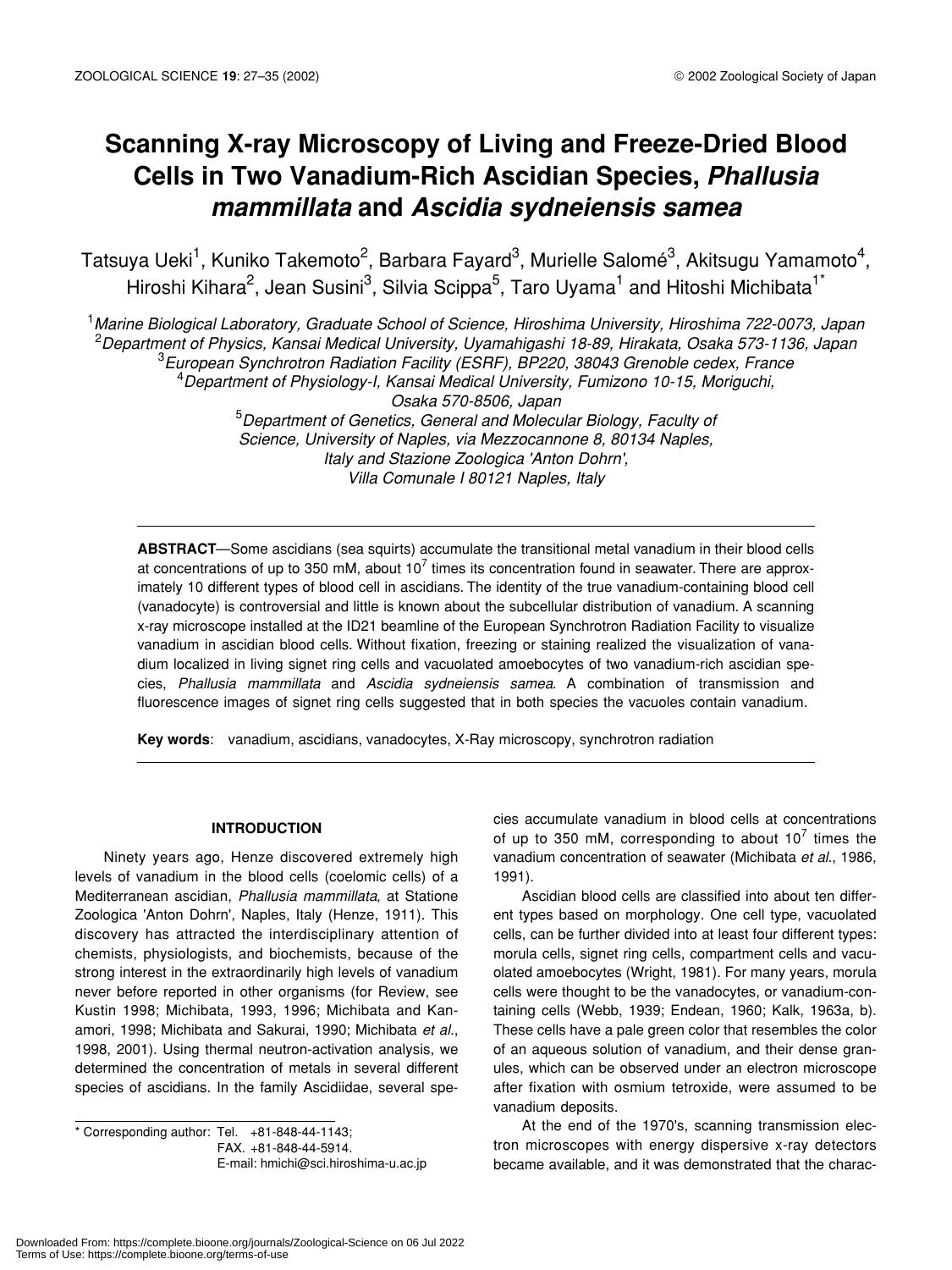

**Fig. 1.** Diagram of the scanning x-ray microscope installed at the European Synchrotron Radiation Facility ID21 beamline. The x-ray beam from the undulator at the storage ring is monochromated by a fixed exit double crystal monochromator and focused on the sample by a zone plate objective lens and a small pinhole aperture. The beam size is approximately 0.5  $\mu$ m $\times$ 0.5  $\mu$ m at the sample, and the sample is scanned using a piezo driven flexure giving a scan area of 100×100  $\mu$ m<sup>2</sup>. A photodiode detector detects the transmitted x-ray and a germanium detector located near the sample detects the emitted x-ray fluorescence.

teristic x-ray due to vanadium was detected not from morula cells, but from vacuolated and granular amoebocytes, signet ring cells and type-II compartment cells (Botte *et al.*, 1979; Scippa *et al.*, 1982a, 1982b, 1985, 1988; Rowley, 1982). Identification of the true vanadocytes became a matter of the highest priority for those concerned with the mechanism of accumulation of vanadium by ascidians. Using densitygradient centrifugation to isolate specific types of blood cell, and thermal neutron-activation analysis to quantify vanadium in isolated subpopulations of blood cells, we showed that vanadium is accumulated in signet ring cells in *Ascidia ahodori* (Michibata *et al.*, 1987). In *Phallusia mammillata*, analysis with the chelating reagent 2,2-bipyridine, which is known to complex with vanadium in the +3 oxidation state, revealed that blood cells, including signet ring cells, vacuolated amoebocytes, bivacuolated cells and type-II compartment cells, were stained brown, indicating the existence of vanadium (Nette *et al.*, 1999). We also found evidence of vanadium in the signet ring cells of *Phallusia nigra* by transmission x-ray microscopy at the SR center of Ritsumeikan University, Kyoto, Japan (Takemoto *et al.*, 2000). However, it is impossible to obtain direct evidence of vanadium localization in vanadocytes using these methods. In addition, more convincing evidence is required to clarify whether any other cell type(s) accumulate vanadium, and where the vanadium is localized.

What can provide direct evidence for the location of vanadium, however, is the scanning x-ray microscope installed at the European Synchrotron Radiation Facility's

(ESRF) ID 21 beamline (Fig. 1). This microscope is dedicated to x-ray imaging and spectromicroscopy in the 0.2 to 7 keV range, in both absorption and fluorescence modes (Susini *et al*., 1996, 2000). This energy range covers the Kabsorption edges of medium-light elements (*e.g*., Al, Si, P, S, Cl, K, Ca, Sc, Ti, V, Cr, Mn) and provides spatial resolution of about 0.5 µm. Because x-ray microscopy in this energy range is useful for observing hydrated specimens up to 10 µm thick, we used this technology to observe vanadium in living ascidian blood cells.

We here report the observation of blood cells from *Phallusia mammillata* and *Ascidia sydneiensis samea*. These species contain vanadium ions in their blood cells at concentrations of 19 mM and 13 mM, respectively (Michibata *et al.*, 1986). We describe results from freeze-dried and wet living specimens of both species.

#### **MATERIALS AND METHODS**

#### **Blood cell preparation**

Adults of two species of ascidians, *Phallusia mammillata* and *Ascidia sydneiensis samea*, were collected at the Gulf of Naples, Italy, and at the Gulf of Yamada, Iwate, Japan, respectively. Blood was extracted and mixed with F12 medium (ICN Biomedicals, Inc., USA) containing 0.5 M NaCl. Blood cells were isolated by centrifugation at 300×g for 10 min at 4°C, resuspended in the same medium and stored at 4°C. Some batches of blood-cell suspensions were mixed with low-melting-point agarose gel at a final concentration of 0.5% and kept at 4°C until use. The blood cells remained alive and healthy in these conditions for at least one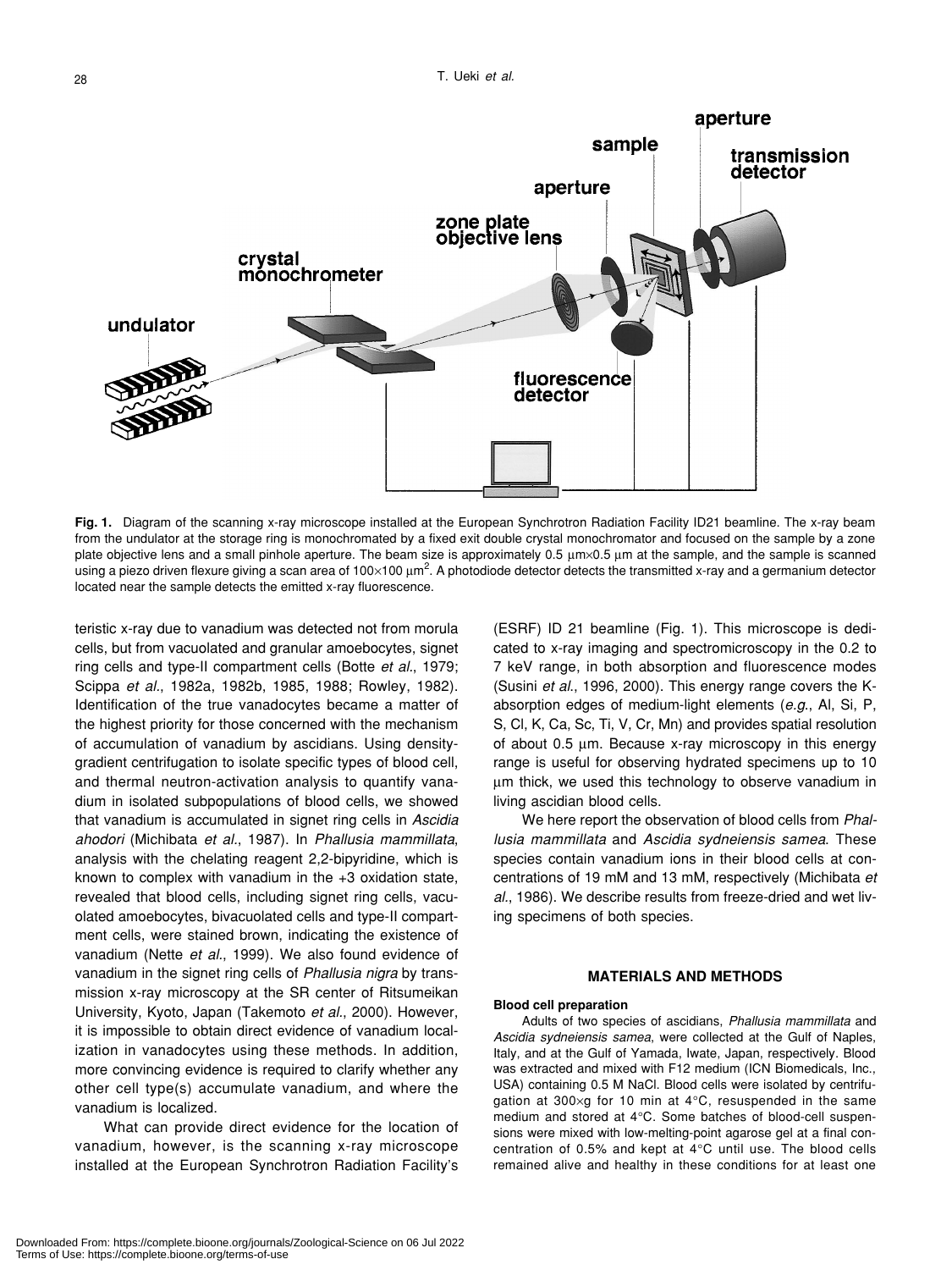

**Fig. 2.** A sample holder and films used for the observation of blood cells by x-ray microscopy. (a) Stainless steel sample holder. (a') Sample holder viewed from the side. (b) Stainless-steel support with a hole, 8 mm in diameter, at the center. (c) Polyethylene terephthalate (PET) film with a diameter of 22 mm and thickness of 23 μm. (d) Polyimide film with a diameter of 22 mm and thickness of 10 μm. A hole 6 mm in diameter was made at the center of the polyimide film. Freeze-dried blood cells mounted on a copper mesh were attached to a stainless steel support (b) with glue, and fixed to the sample holder (a) with two parts (e) and four screws. Wet living blood cells were placed between two PET films (c) with the polyimide film (d) as a spacer. The three films were attached with silicon grease, placed between two stainless steel supports (b), and fixed to the sample holder (a).

#### week

To observe freeze-dried specimens by electron microscopy, blood cell suspensions were placed on a copper mesh covered by plastic film with small holes (Micro Grid 150-B, Ohken Shoji, Japan), and left for about 10 min. The mesh was then dipped in isopentane at –150°C and vacuum-dried in a freeze-drying apparatus (Spectrolab, Inc.) for at least 4 hours at  $5 \times 10^{-1}$  mbar and -65°C. The dried samples were stored at room temperature until observation. The copper mesh was attached to the sample holder (Fig. 2) before observation by x-ray microscopy.

To observe wet, living blood cells, one drop of a blood cell suspension in solution or in gel was placed between two 23-µm polyethylene terephthalate (PET) films along with a 10-µm donutshaped spacer of polyimide film (Fig. 2). The three films were attached together by silicon grease, immediately placed in a stainless-steel sample holder (Fig. 2) and observed with the x-ray microscope.

Prior to x-ray microscopy, several major blood cell types can be identified by their morphological characteristics using light microscopy. Signet ring cells are spherical cells with a large fluidfilled vacuole surrounded by a small amount of cytoplasm. Compartment cells are spherical and have one large vacuole and several small vacuoles, in which granules are apparent. Morula cells contain several greenish globules and resemble morula-stage embryos, while vacuolar amoebocytes have several pseudopods and small vacuoles (Wright, 1981; Michibata *et al.*, 1990; Wuchiyama *et al.*, 1995).

#### **X-ray microscopy**

The scanning transmission x-ray microscope used in this study is operated at the ID21 x-ray microscopy beamline of the European Synchrotron Radiation Facility (ESRF, Grenoble, France; http:// www.esrf.fr/). An outline of the optical units is shown in Fig. 1. The x-ray beam has a fixed exit double crystal monochromator, and two Si<111> crystals provide a monochromatic beam. A Fresnel zone plate was used to focus the x-ray beam down to a microprobe size of 0.5 $\times$ 0.5  $\mu$ m<sup>2</sup>. The transmitted x-ray was detected by a photodiode detector, and x-ray fluorescence emitted from the sample was analyzed using a high-energy resolution germanium solid state detector. The beam energy was set to 5.500 keV to ensure good fluorescence yield for vanadium (K-edge energy at 5.470 keV). Each sample was scanned by piezo-driven flexure and both the transmission signal and the fluorescence spectrum were recorded to produce a set of images. The multichannel fluorescence detector was calibrated with standards. The theoretical peak of x-ray fluorescence for each element is as follows: sulfur, 2.308 keV; chloride, 2.622 keV; argon, 2.957 keV; potassium, 3.313 keV; and vanadium, 4.952 keV. Argon is naturally abundant in air, and was used as a



**Fig. 3.** Freeze-dried *Phallusia mammillata* blood cells as shown by x-ray microscopy in transmission (A, C, E) and fluorescence mode for vanadium concentration (B, D, F). A and B show the same field of view; C and D, and E and F are taken from the fields indicated by boxes in A and B. Transmission and fluorescence images were taken by scanning cells with a 5.500 keV x-ray at 2  $\mu$ m $\times$ 2  $\mu$ m resolution for 100 ms per pixel for A and B, or at 0.5  $\mu$ m $\times$ 0.5  $\mu$ m resolution for longer periods for C and F. Vanadium was located in signet ring cells (SRC, shown by arrows) and in some case at the periphery of the cell. Each scale bar  $=5 \mu m$ .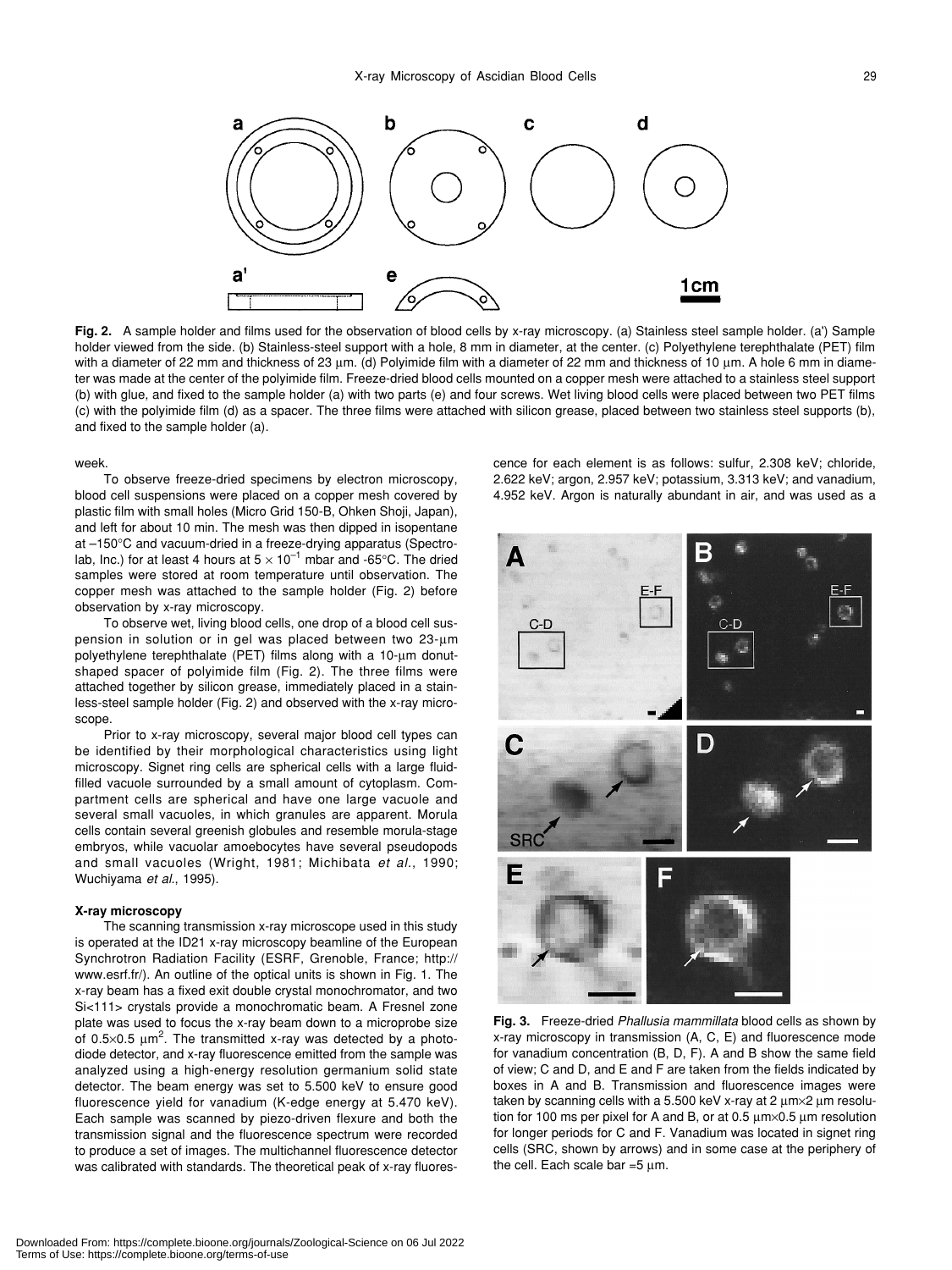control for the normalization of signals. To obtain diffraction phase contrast images of blood cells, we placed a 50-µm aperture just in front of the photodiode detector.

### **RESULTS**

An x-ray beam with an energy of 5.500 keV was used to obtain good yields of vanadium transmission and fluorescence. At this energy, vanadium ions at the  $+3$ ,  $+4$ , and  $+5$ redox states are detected simultaneously.

## **Freeze-dried specimens of** *Phallusia mammillata* **and** *Ascidia sydneiensis samea*

Specimens were freeze-dried by a method that is frequently used at the ID21 beamline to observe cells such as cultured mammalian cells or yeast cells. *P. mammillata* blood cells were collected, attached to a copper grid with small plastic films and freeze-dried. Because sodium salts accumulate on the grid after freeze-drying, it was difficult to identify blood cell types. We identified several signet ring cells and observed them by x-ray microscopy. A resolution of up to 0.5 $\times$ 0.5  $\mu$ m<sup>2</sup> was achieved, which is comparable to the beam size of the x-ray (Fig. 3). Vanadium was detected in all of the signet ring cells examined. In some cells, vanadium was localized at the periphery; this seemed to be caused by a leakage of vacuole contents during the freezedrying procedure.

*A. sydneiensis samea* blood cells were similarly prepared and observed by x-ray microscopy (Fig. 4). In this species, we observed a uniform distribution of vanadium in signet ring cells in many samples, but we could not exclude

the possibility of artifacts such as vanadium redistribution or leakage during freeze-drying. The giant cells did not contain vanadium, which is consistent with results obtained from density-gradient centrifugation and atomic absorption spectrophotometry (Michibata *et al*., 1991).

## **Living specimens of** *Phallusia mammillata* **and** *Ascidia sydneiensis samea*

To obtain images without subjecting cells to freezing or fixation, *P. mammillata* blood cells were suspended in a liquid or gel medium, sealed between two plastic films with a thin spacer film and observed by x-ray microscopy. Despite the presence of high concentrations of sodium chloride and low-melting-point agarose in these media, cells were readily observed. Blood cells attached to the plastic film immediately, but sometimes became detached during observation because the sample holder was set perpendicularly. Cells suspended in gel did not detach.

We first used a normal photodiode detector (Fig. 5A-C) to observe vanadium-containing signet ring cells. Because we were unable to obtain transmission images of blood cells that did not contain vanadium, we attached a 50-µm-diameter aperture to the photodiode detector, and succeeded in visualizing all types of blood cell (Fig. 5D-I and Fig. 6A-C). All subsequent transmission images were taken using this configuration. Signet ring cells, morula cells, compartment cells (Fig. 5E, 6B) and a vacuolated amoebocyte (Fig. 5H) were clearly identified by the x-ray transmission detector. The vanadium image obtained by simultaneously integrating the fluorescence signal in only the vanadium window clearly



**Fig. 4.** Freeze-dried *Ascidia sydneiensis samea* blood cells observed by differential interference contrast optical microscopy (A, D), x-ray microscopy in transmission mode (B, E) and in the fluorescence mode for vanadium (C, F). A to C and D to F show the same field of view, respectively. Transmission and fluorescence images were taken by scanning cells at 0.5  $\mu$ m x0.5  $\mu$ m resolution with a 5.500 keV x-ray. Vanadium is located in signet ring cells (SRC, shown by arrows) but not in the giant cell (GC). Each scale bar =5  $\mu$ m.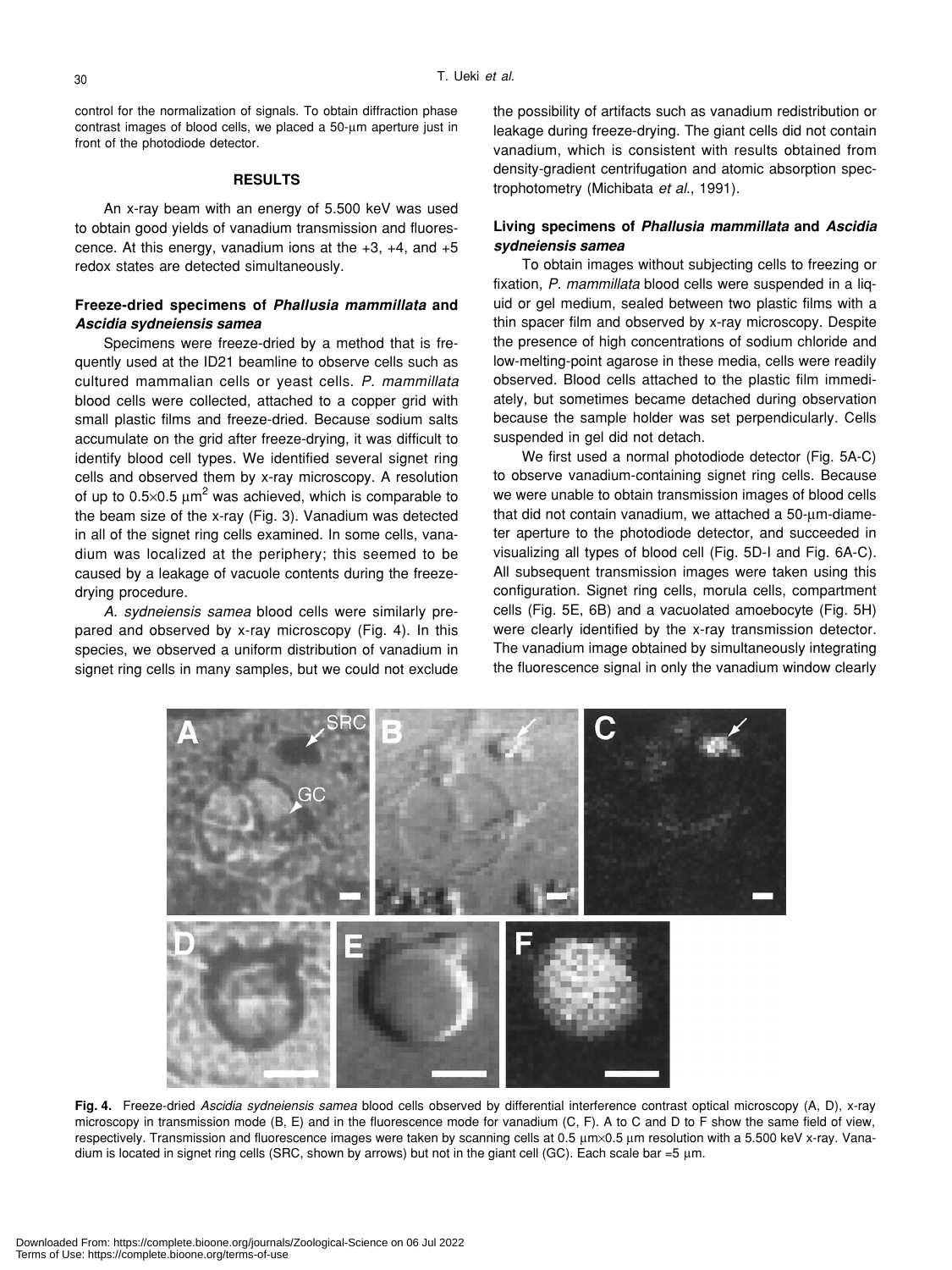

**Fig. 5.** *Phallusia mammillata* blood cells observed by differential interference contrast optical microscopy (A, D, G), by x-ray microscopy in transmission mode (B, E, H), and in the fluorescence mode for vanadium (C, F, I). Photographs A to C are from the same field of view. Photographs D to F are from another field, and G to I from yet another. Transmission and fluorescence images were taken by scanning cells with a 5.500 keV x-ray at a 1 µm×1 µm resolution for 500 ms per pixel. Vanadium is accumulated in signet ring cells (SRC, shown by arrows) and in a vacuolated amoebocyte (VA, shown by arrowheads in G-I), but not in morula cells (MC, shown by arrowheads in D-F). Each scale bar =10 µm.

showed that the signet ring cells (Fig. 5F, 6C) and vacuolated amoebocytes (Fig. 5I) contained vanadium, but the morula cells and compartment cells did not.

The nucleus and cytoplasm of signet ring cells are found in the cell periphery, because a large fluid-filled vacuole occupies the cell. Based on observations with a scanning transmission electron microscope equipped with an energy-dispersive x-ray detector, Scippa and colleagues suggested that vanadium is selectively concentrated in the vacuolar membranes of signet ring cells (Scippa *et al.*, 1985, 1988). The fluorescence images in Fig. 5F, however, clearly demonstrate that vanadium is distributed uniformly in the vacuole of signet ring cells. When superimposed, the fluorescent images (Fig. 5F) are slightly smaller than the image from the optical microscope (Fig. 5D) and the x-ray transmission image (Fig. 5E). This size difference may indicate that vanadium is distributed mainly in the vacuole, not in the peripheral cytoplasm.

X-ray fluorescence energy spectra covering vanadium, potassium, chloride, and argon were recorded from the three types of blood cell. They clearly showed an intense, 4.952 keV vanadium signal that was emitted only from signet ring cells (Fig. 6). Consequently, we concluded that vanadium accumulates in signet ring cells and vacuolated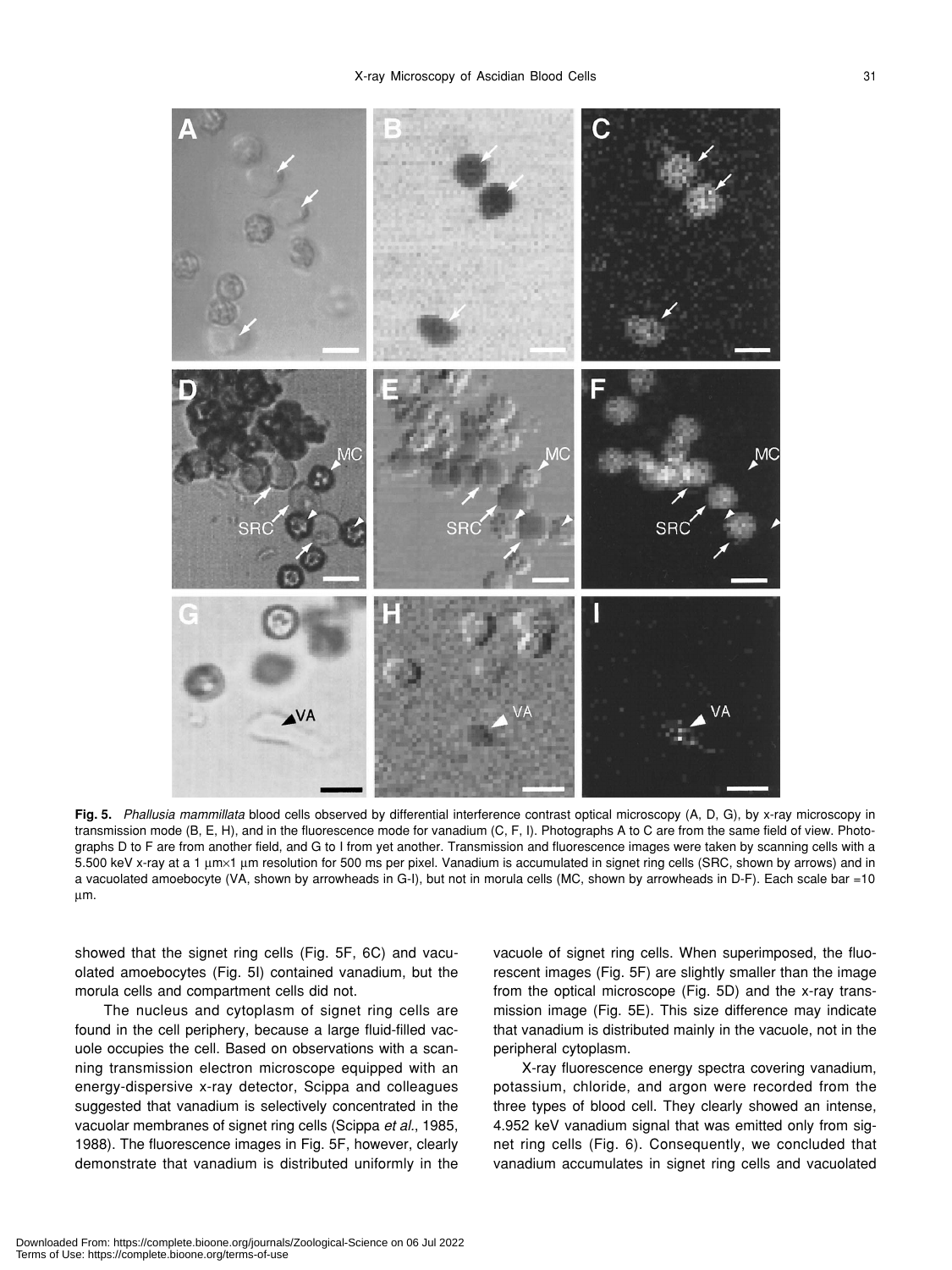

**Fig. 6.** *Phallusia mammillata* blood cells observed by x-ray microscopy and fluorescence spectra emitted from the blood cells. (A) Blood cells of *P. mammillata* viewed with a differential interference contrast optical microscope, (B) x-ray images taken at 5.500 keV in transmission mode, and (C) by fluorescence from vanadium. Transmission and fluorescence images are taken by scanning cells at 1  $\mu$ m  $\times$ 1  $\mu$ m resolution for 100 ms per pixel. Vanadium is accumulated in signet ring cell (SRC) but is not seen in morula cells (MC) or compartment cells (CC). Each scale bar =10 µm. X-ray fluorescence spectra are taken from (D) a signet ring cell, (E) a morula cell, and (F) a compartment cell, shown by arrowheads (A-C), by scanning each cell independently for 800 ms per pixel. The horizontal axes of the spectra correspond to the energy (eV) of fluorescence. The vertical axes indicate the relative intensity of fluorescence when the argon peak from each cell was set as one. Note that 4.952 keV vanadium fluorescence is only detected in the signet ring cell (D).

amoebocytes. We did not examine the granular amoebocytes and type-II compartment cells, reported by Scippa and colleagues to contain vanadium, because they are relatively rare in this species.

Next, we observed *A. sydneiensis samea*. In this species, we previously reported that the vanadium concentra-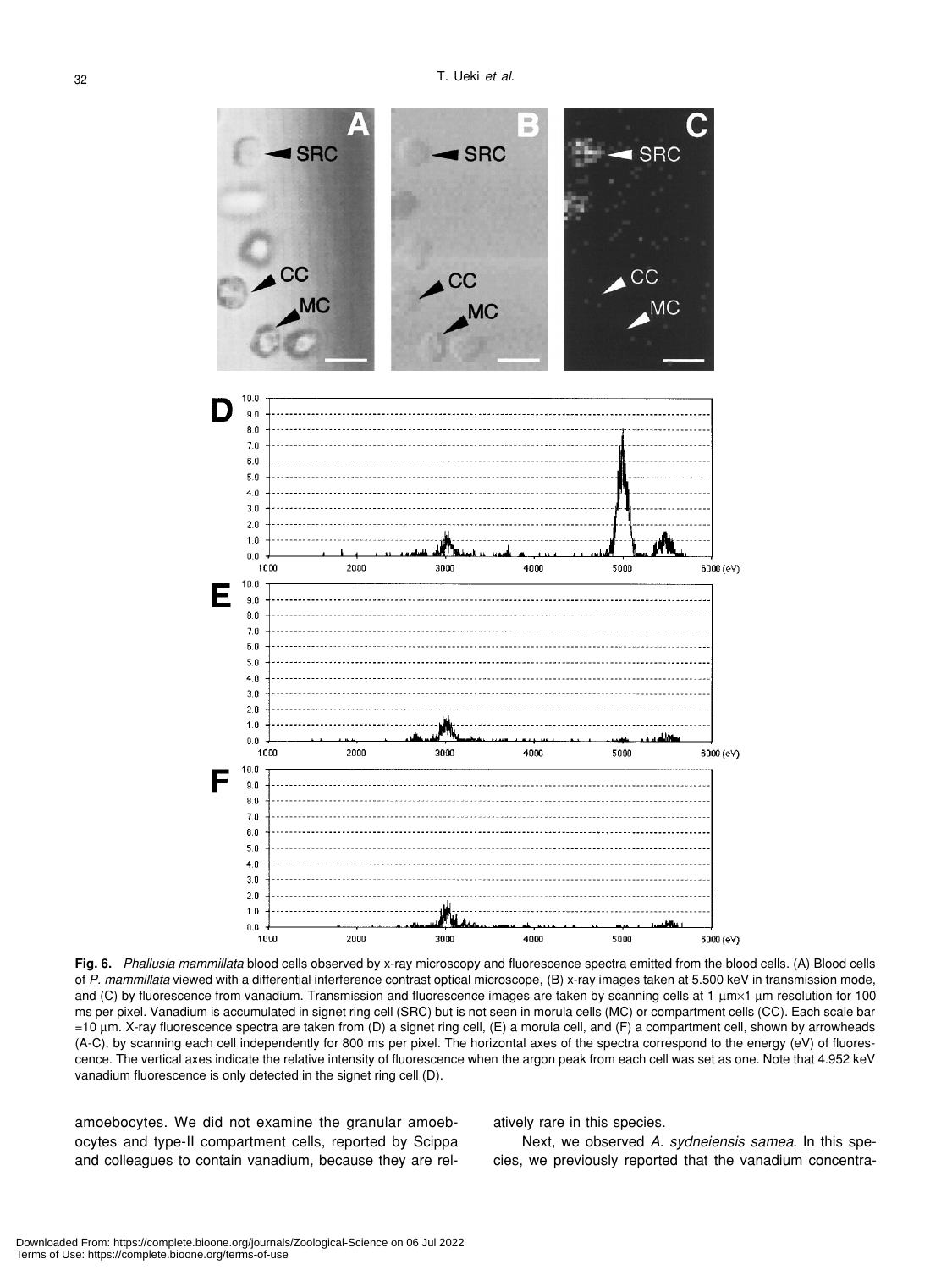

**Fig. 7.** *Ascidia sydneiensis samea* blood cells observed by x-ray microscopy in transmission mode (A, C) and in the fluorescence mode for vanadium (B, D). Transmission and fluorescence images were taken by scanning cells at 0.74  $\mu$ m×0.74  $\mu$ m resolution with a 5.500 keV x-ray for 500 ms per pixel. A and B show the same field of view; C and D another field. Vanadium is located in signet ring cells (SRC, shown by arrows) but not in the other cells. Each scale bar =10  $\mu$ m.

tion in blood cells is 13 mM (Michibata *et al.*, 1987) and that signet ring cells are the only blood cells that contain vanadium (Michibata *et al.*, 1991). As shown in Fig. 7, when blood cells were imaged with transmission and fluorescence modes by x-ray at 5.500 keV, only signet ring cells contained vanadium. Although we did not find vanadium in any other cells, it is possible that there are very rare type(s) of blood cell that contain vanadium. Like *P. mammillata*, the vanadium in *A. sydneiensis samea* was uniformly distributed in the vacuole.

#### **DISCUSSION**

In this study, we successfully visualized vanadium in ascidian blood cells using a scanning x-ray microscope at the European Synchrotron Radiation Facility (ESRF). Both freeze-dried and living blood-cell specimens were examined by scanning x-ray microscopy. To observe blood cells and detect cellular vanadium, we first used a freeze-drying method to prepare blood cell specimens from two vanadium-accumulating ascidians. Then, we used wet living specimens that were untreated. In samples prepared with both methods, we observed a uniform distribution of vanadium in signet ring cells and vacuolar amoebocytes. In some freeze-dried specimens, however, vanadium was distributed only in the peripheral region of signet ring cells. This was probably due to puncture of cells during freeze-drying and consequently we preferred to use wet living cells.

This study has provided critical evidence that the true vanadocytes are signet ring cells. As shown in Figs. 5, 6 and 7, signet ring cells from the two ascidian species were clearly shown to contain vanadium. The vanadium was uniformly distributed in the vacuoles of these cells in both species. The intensity of fluorescence from vanadium cannot be compared quantitatively because it is limited by exposure time. We also showed that in *P. mammillata*, vacuolated amoebocytes contain vanadium, although they appear to contain less than signet ring cells. We observed several vanadium-containing vacuolated amoebocytes, but most disappeared during observation. Many signet ring cells also disappeared during observation. These two types of cells may be fragile to x-ray irradiation because of their high vanadium concentrations. For that reason we were unable to achieve a higher spatial resolution of the samples and could not use x-ray microspectroscopy. The ID21 x-ray microscope can analyze images at higher spatial resolutions by reducing the pixel size and increasing the exposure time per pixel. We may be able to overcome the problem of radiation damage by using a cryofixing technique.

Physical methods have contributed to the characterization of chemical species of vanadium contained in ascidian blood cells. Noninvasive physical methods such as electron spin resonance (ESR) spectrometry and x-ray absorption spectrometry (XAS) revealed that the vanadium in ascidian blood cells is predominantly in the +3 oxidation state (Carlson, 1975; Tullius *et al*., 1980; Dingley *et al.*, 1981; Frank *et*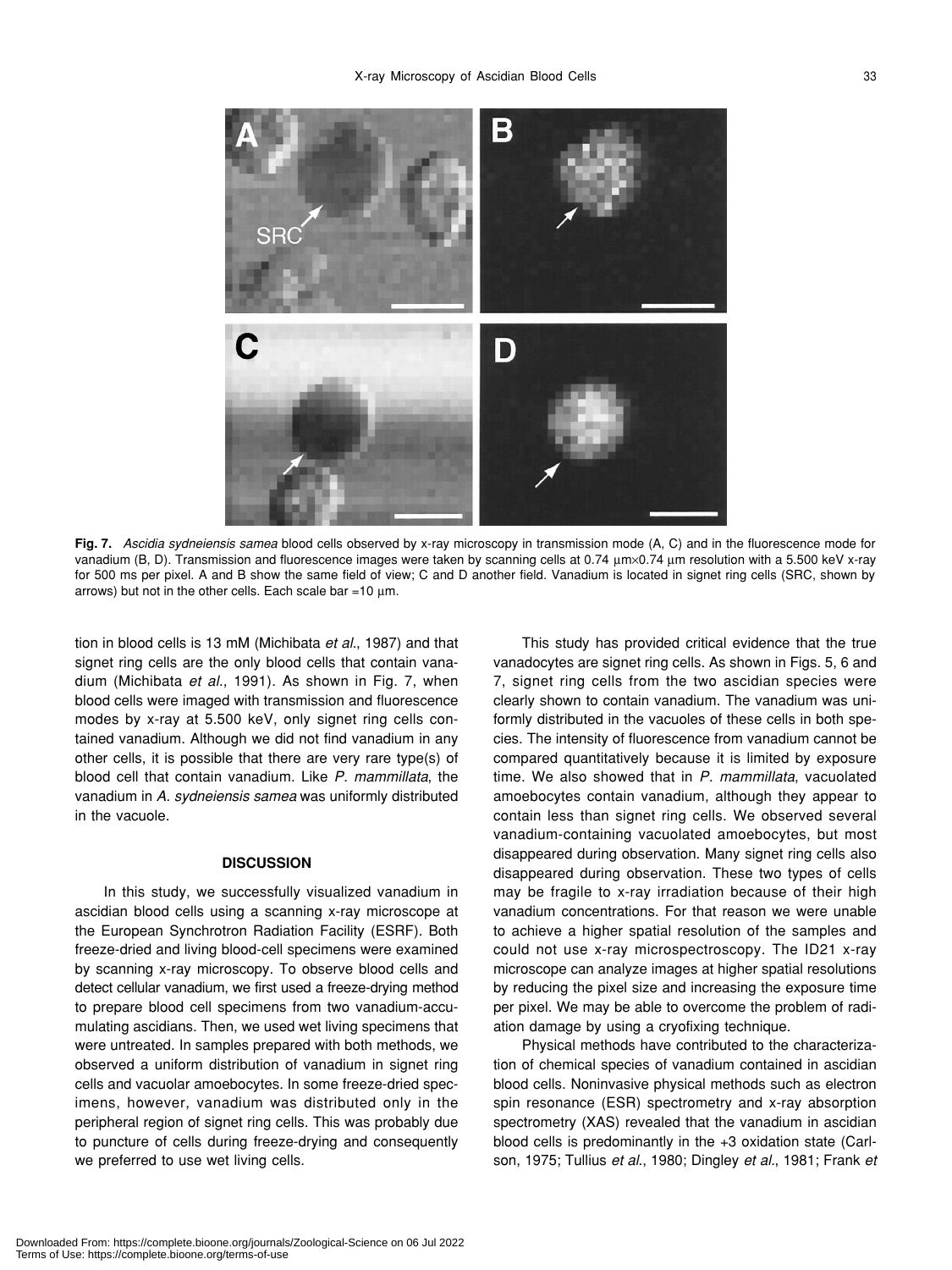*al.*, 1986; Lee *et al.*, 1988; Hirata and Michibata, 1991). Furthermore, XAS and Raman spectrometry revealed that vanadium ions are stable under extremely acidic and sulphurous conditions, such as the aliphatic sulfonic acid environment found in the vacuole (Frank *et al.*, 1987; Michibata *et al.*, 1991; Kanamori and Michibata, 1994). Synchrotron radiation is expected to clarify whether any ligands participate in the stabilization of vanadium ions in the +3 oxidation state.

It remains to be resolved at which step of the cell lineage vanadium begins to accumulate. However, we must first obtain a clearer understanding of cell lineages in these organisms, from the so-called stem cells to the peripheral cells. Moreover, the physiological roles of vanadium accumulation in ascidians remain unclear. Recently, novel vanadium-binding proteins were extracted from an ascidian (Kanda *et al*., 1997). We are currently investigating these proteins and genes encoding some metal-transporting proteins, which are also found in signet ring cells (unpublished data).

#### **ACKNOWLEDGMENTS**

We thank the European Synchrotron Radiation Facility for the use of the ID21 beamline. This work was supported in part by a Grant-In-Aid (13874118) to H. M. from the Ministry of Education, Culture, Sports, Science and Technology of Japan, and a grant for T. Ueki. by the Scientist Exchanges of Bilateral Programs between the Japan Society for the Promotion of Science (JSPS) and the National Research Council of Italy (CNR). We greatly appreciate Mr. K. Morita and the other staff at Otsuchi Marine Research Center, Ocean Research Institute, the University of Tokyo, Iwate, Japan, and the Fishery Department of Stazione Zoologica 'Anton Dohrn', Naples, Italy, for providing adult ascidians. We also thank Prof. R. De Santis at Stazione Zoologica 'Anton Dohrn', and Prof. M. de Vincentiis, Dr. G. Nette, Dr. M. Cammarano and Dr. A. De Cadia at the University of Naples for helpful discussions and technical assistance.

#### **REFERENCES**

- Botte LS, Scippa S, de Vincentiis M (1979) Ultrastructural localization of vanadium in the blood cells of Ascidiacea. Experientia 35: 1228–1230
- Carlson RMK (1975) Nuclear magnetic resonance spectrum of living tunicate blood cells and the structure of native vanadium chromogen. Proc Natl Acad Sci USA 72: 2217–2221
- Dingley AL, Kustin K, Macara IG, McLeod GC (1981) Accumulation of vanadium by tunicate blood cells occurs via a specific anion transport system. Biochim Biophys Acta 649: 493–502
- Endean R (1960) The blood cells of the ascidian, *Phallusia mammillata*. Quart J Microscop Sci 101: 177–197
- Frank P, Carlson RMK, Hodgson KO (1986) Vanadyl ions EPR as a non-invasive probe of pH in intact vanadocytes from *Ascidia ceratodes*. Inorg Chem 25: 470–478
- Frank P, Hedman B, Carlson RMK, Tyson TA, Row AL, Hodgson KO (1987) A large reservoir of sulfate and sulfonate resides within plasma cells of *Ascidia ceratodes*, revealed by X-ray absorption edge structure and EPR spectroscopies. Biochemistry 26: 4975–4979
- Henze M (1911) Untersuchungen über das Blut der Ascidien. I. Mitteilung. Die Vanadiumverbindung der Blutkörperchen. Hoppe-

Seyler's Z Physiol Chem 72: 494–501

- Hirata J, Michibata H (1991) Valency of vanadium in the vanadocytes of *Ascidia gemmata* separated by density-gradient centrifigation. J Exp Zool 257: 160–165
- Kalk M (1963a) Absorption of vanadium by tunicates. Nature 198: 1010–1011
- Kalk M (1963b) Intracellular sites of activity in the histogenesis of tunicate vanadocytes. Q J Microscop Sci 104: 483–493
- Kanamori K, Michibata H (1994) Raman spectroscopic study of the vanadium and sulphate in blood cell homogenates of the ascidian *Ascidia gemmata*. J Mar Biol Assoc UK 74: 279–286
- Kanda T, Nose T, Wuchiyama J, Uyama T, Moriyama Y, Michibata H (1997) Identification of a vanadium-associated protein from the vanadium-rich ascidian, *Ascidia sydneiensis samea*. Zool Sci 14: 37–42
- Kustin K (1998) Perspectives on Vanadium Biochemistry. In "Vanadium Compounds, Chemistry, Biochemistry, and Therapeutic Applications" Ed by AS Tracey, DC Crans, Am Chem Soc Syp Ser 711: 170–185
- Lee S, Kustin K, Robinson WE, Frankel RB, Spartalian K (1988) Magnetic properties of tunicate blood cells. I. *Ascidia nigra*. J Inorg Biochem 33: 183–192
- Michibata H (1993) The mechanism of accumulation of high levels of vanadium by ascidians from seawater: Biophysical approaches to a remarkable phenomenon. In "Advances in Biophysics", Ed by E Setsuro, Japan Sci Soc Press, Tokyo & Elsevier, Limerick, Adv Biophys 29: 105–133
- Michibata H (1996) The mechanism of accumulation of vanadium by ascidians: Some progress towards an understanding of this unusual phenomenon. Zool Sci 13: 489–502
- Michibata H, Hirata J, Uesaka M, Numakunai T, Sakurai H (1987) Separation of vanadocytes: Determination and characterization of vanadium ion in the separated blood cells of the ascidian, *Ascidia ahodori*. J Exp Zool 224: 33–38
- Michibata H, Iwata Y, Hirata J (1991) Isolation of highly acidic and vanadium-containing blood cells from among several types of blood cell from Ascidiidae species by density-gradient centrifugation. J Exp Zool 257: 306–313
- Michibata H, Kanamori K (1998) Selective accumulation of vanadium by ascidians from sea water. In "Vanadiums in the Environment. Part 1: Chemistry and Biochemistry", Ed by JO Nriagu, John Wiley & Sons, Inc., New York, pp 217–249
- Michibata H, Sakurai H (1990) Vanadium in ascidians. In "Vanadium in Biological systems, Physiology and Biochemistry", Ed by ND Chasteen, Kluwer Academic Publishers, Netherlands, pp 153– 171
- Michibata H, Terada T, Anada N, Yamakawa K, Numakunai T (1986) The accumulation and distribution vanadium, iron, and manganese in some solitary ascidians. Biol Bull 171: 672–681
- Michibata H, Uyama T, Hirata J (1990) Vanadium-containing blood cells (vanadocytes) show no fluorescence due to the tunichrome in the ascidian, *Ascidia sydneiensis samea*. Zool Sci 7: 55–61
- Michibata H, Uyama T, Kanamori K (1998) The accumulation mechanism of vanadium by ascidians — An interdisciplinary study between biology and chamistry on extraordinary high levels and reduced form of vanadium in vanadocytes. In "Vanadium Compounds, Chemistry, Biochemistry, and Therapeutic Applications" Ed by AS Tracey, DC Crans, Am Chem Soc Syp Ser 711: 248–258
- Michibata H, Uyama T, Ueki T, Kanamori K (2001) The mechanism of accumulation and reduction of vanadium by ascidians. In "The Biology of Ascidians" Ed by H Sawada, H Yokosawa, CC Lambert, Springer-Verlag, Tokyo, pp 363–373
- Nette G, Scippa S, Genovese M, de Vincentiis M (1999) Cytochemical localization of vanadium(III) in blood cells of ascidian *Phallusia mammillata* Cuvier, and its relevance to hematic cell